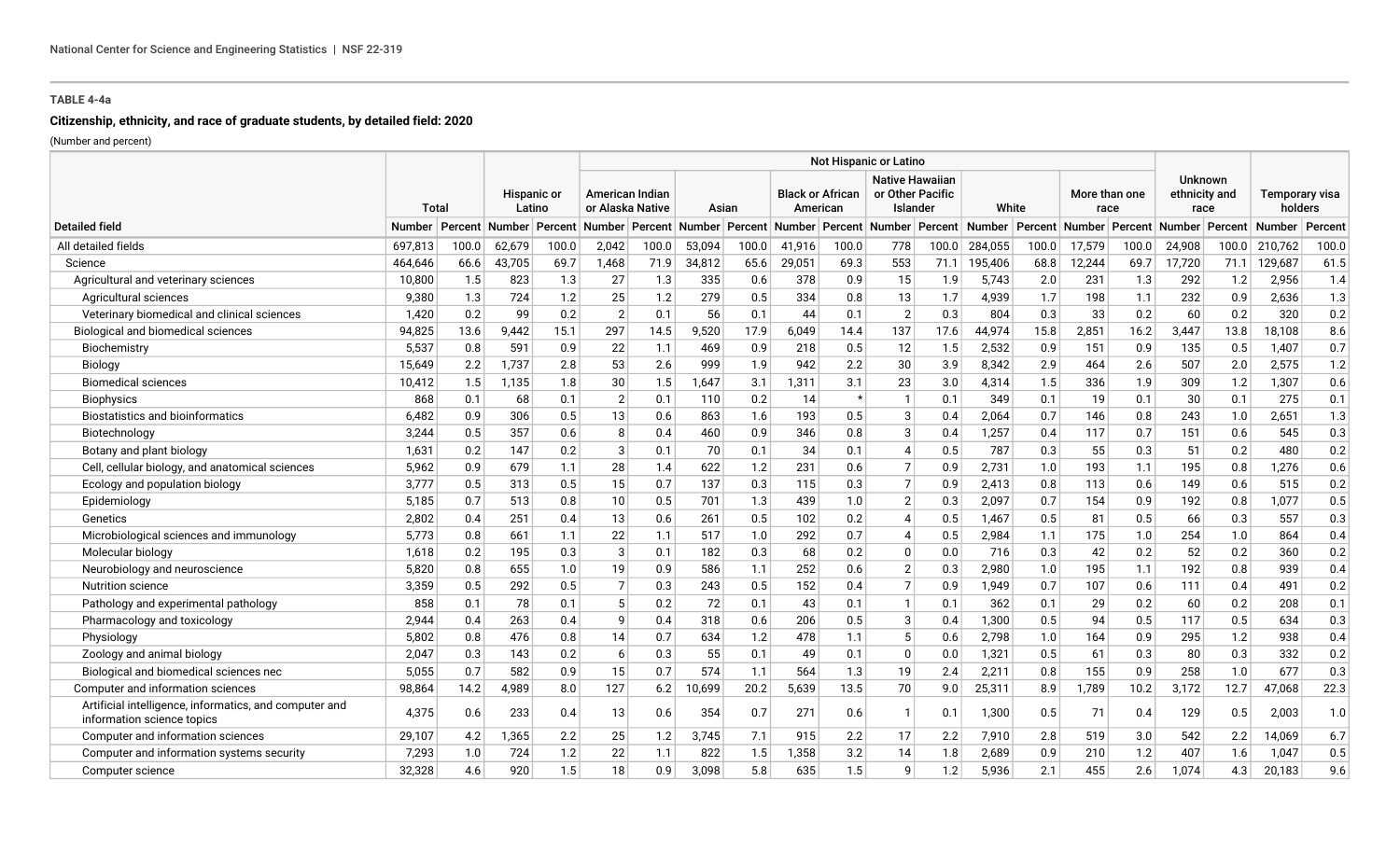# **Citizenship, ethnicity, and race of graduate students, by detailed field: 2020**

|                                                              |               |     |                            |                       | Not Hispanic or Latino |                                     |       |       |       |                                     |                                                                                                          |                                                        |        |       |                       |      |                                         |      |                           |         |
|--------------------------------------------------------------|---------------|-----|----------------------------|-----------------------|------------------------|-------------------------------------|-------|-------|-------|-------------------------------------|----------------------------------------------------------------------------------------------------------|--------------------------------------------------------|--------|-------|-----------------------|------|-----------------------------------------|------|---------------------------|---------|
|                                                              | Total         |     |                            | Hispanic or<br>Latino |                        | American Indian<br>or Alaska Native |       | Asian |       | <b>Black or African</b><br>American |                                                                                                          | <b>Native Hawaiian</b><br>or Other Pacific<br>Islander |        | White | More than one<br>race |      | <b>Unknown</b><br>ethnicity and<br>race |      | Temporary visa<br>holders |         |
| <b>Detailed field</b>                                        | <b>Number</b> |     | Percent   Number   Percent |                       |                        |                                     |       |       |       |                                     | Number Percent Number Percent Number Percent Number Percent Number Percent Number Percent Number Percent |                                                        |        |       |                       |      |                                         |      | <b>Number</b>             | Percent |
| Information science and studies                              | 12,916        | 1.9 | 881                        | 1.4                   | 25                     | 1.2                                 | 1,479 | 2.8   | 1,530 | 3.7                                 | 18                                                                                                       | 2.3                                                    | 4,156  | 1.5   | 263                   | 1.5  | 553                                     | 2.2  | 4,011                     | 1.9     |
| Information technology                                       | 6,023         | 0.9 | 445                        | 0.7                   | 14                     | 0.7                                 | 608   | 1.1   | 518   | 1.2                                 | 6                                                                                                        | 0.8                                                    | 1,466  | 0.5   | 151                   | 0.9  | 206                                     | 0.8  | 2,609                     | 1.2     |
| Computer and information sciences nec                        | 6,822         | 1.0 | 421                        | 0.7                   | 10                     | 0.5                                 | 593   | 1.1   | 412   | $1.0\,$                             | 5                                                                                                        | 0.6                                                    | 1,854  | 0.7   | 120                   | 0.7  | 261                                     | 1.0  | 3,146                     | 1.5     |
| Geosciences, atmospheric sciences, and ocean sciences        | 11,792        | 1.7 | 943                        | 1.5                   | 31                     | 1.5                                 | 387   | 0.7   | 267   | 0.6                                 | 8                                                                                                        | 1.0                                                    | 7,036  | 2.5   | 366                   | 2.1  | 391                                     | 1.6  | 2,363                     | 1.1     |
| Atmospheric sciences and meteorology                         | 1,305         | 0.2 | 62                         | 0.1                   | $\Omega$               | 0.0                                 | 30    | 0.1   | 31    | 0.1                                 | $\Omega$                                                                                                 | 0.0                                                    | 739    | 0.3   | 34                    | 0.2  | 46                                      | 0.2  | 363                       | 0.2     |
| Geological and earth sciences                                | 7,726         | 1.1 | 638                        | 1.0                   | 29                     | 1.4                                 | 263   | 0.5   | 180   | 0.4                                 | 3                                                                                                        | 0.4                                                    | 4,566  | 1.6   | 225                   | 1.3  | 219                                     | 0.9  | 1,603                     | $0.8\,$ |
| Ocean and marine sciences                                    | 2,761         | 0.4 | 243                        | 0.4                   | 2                      | 0.1                                 | 94    | 0.2   | 56    | 0.1                                 | 5                                                                                                        | 0.6                                                    | 1,731  | 0.6   | 107                   | 0.6  | 126                                     | 0.5  | 397                       | 0.2     |
| Geosciences, atmospheric sciences, and ocean sciences<br>nec | ne            | ne  | ne                         | ne                    | ne                     | ne                                  | ne    | ne    | ne    | ne                                  | ne                                                                                                       | ne                                                     | ne     | ne    | ne                    | ne   | ne                                      | ne   | ne                        | ne      |
| Mathematics and statistics                                   | 31,971        | 4.6 | 1,864                      | 3.0                   | 36                     | 1.8                                 | 2,575 | 4.8   | 777   | 1.9                                 | 12                                                                                                       | 1.5                                                    | 10,392 | 3.7   | 546                   | 3.1  | 948                                     | 3.8  | 14,821                    | 7.0     |
| Applied mathematics                                          | 8,889         | 1.3 | 479                        | 0.8                   |                        | 0.3                                 | 613   | 1.2   | 203   | 0.5                                 |                                                                                                          | 0.1                                                    | 2,261  | 0.8   | 152                   | 0.9  | 252                                     | 1.0  | 4,921                     | 2.3     |
| <b>Mathematics</b>                                           | 12,469        | 1.8 | 926                        | 1.5                   | 19                     | 0.9                                 | 800   | 1.5   | 331   | 0.8                                 | $\overline{4}$                                                                                           | 0.5                                                    | 5,307  | 1.9   | 245                   | 1.4  | 410                                     | 1.6  | 4,427                     | 2.1     |
| <b>Statistics</b>                                            | 10,613        | 1.5 | 459                        | 0.7                   | 10                     | 0.5                                 | 1,162 | 2.2   | 243   | 0.6                                 | $\overline{7}$                                                                                           | 0.9                                                    | 2,824  | 1.0   | 149                   | 0.8  | 286                                     | 1.1  | 5,473                     | 2.6     |
| Multidisciplinary and interdisciplinary studies              | 14,533        | 2.1 | 1,333                      | 2.1                   | 29                     | 1.4                                 | 1,281 | 2.4   | 955   | 2.3                                 | 17                                                                                                       | 2.2                                                    | 6,008  | 2.1   | 370                   | 2.1  | 513                                     | 2.1  | 4,027                     | 1.9     |
| Biological and physical sciences                             | 1,808         | 0.3 | 173                        | 0.3                   | 3                      | 0.1                                 | 212   | 0.4   | 111   | 0.3                                 | 8                                                                                                        | 1.0                                                    | 769    | 0.3   | 45                    | 0.3  | 114                                     | 0.5  | 373                       | 0.2     |
| Computational science                                        | 2,266         | 0.3 | 138                        | 0.2                   |                        | $\star$                             | 234   | 0.4   | 77    | 0.2                                 | $\mathbf{1}$                                                                                             | 0.1                                                    | 848    | 0.3   | 42                    | 0.2  | 47                                      | 0.2  | 878                       | 0.4     |
| Data science and data analytics                              | 2,166         | 0.3 | 137                        | 0.2                   | 2                      | 0.1                                 | 210   | 0.4   | 92    | 0.2                                 | $\overline{2}$                                                                                           | 0.3                                                    | 642    | 0.2   | 40                    | 0.2  | 56                                      | 0.2  | 985                       | 0.5     |
| International and global studies                             | 1,514         | 0.2 | 285                        | 0.5                   | 5                      | 0.2                                 | 108   | 0.2   | 138   | 0.3                                 | $\Omega$                                                                                                 | $0.0\,$                                                | 671    | 0.2   | 55                    | 0.3  | 41                                      | 0.2  | 211                       | 0.1     |
| Multidisciplinary and interdisciplinary studies nec          | 6,779         | 1.0 | 600                        | 1.0                   | 18                     | 0.9                                 | 517   | 1.0   | 537   | 1.3                                 | 6                                                                                                        | 0.8                                                    | 3,078  | 1.1   | 188                   | 1.1  | 255                                     | 1.0  | 1,580                     | 0.7     |
| Natural resources and conservation                           | 12,498        | 1.8 | 1,156                      | 1.8                   | 123                    | 6.0                                 | 368   | 0.7   | 404   | $1.0$                               | 33                                                                                                       | 4.2                                                    | 8,017  | 2.8   | 387                   | 2.2  | 413                                     | 1.7  | 1,597                     | 0.8     |
| Environmental science and studies                            | 5,866         | 0.8 | 677                        | 1.1                   | 57                     | 2.8                                 | 212   | 0.4   | 210   | 0.5                                 | 24                                                                                                       | 3.1                                                    | 3,502  | 1.2   | 168                   | 1.0  | 222                                     | 0.9  | 794                       | 0.4     |
| Forestry, natural resources, and conservation                | 6,632         | 1.0 | 479                        | 0.8                   | 66                     | 3.2                                 | 156   | 0.3   | 194   | 0.5                                 | 9                                                                                                        | 1.2                                                    | 4,515  | 1.6   | 219                   | 1.2  | 191                                     | 0.8  | 803                       | 0.4     |
| Physical sciences                                            | 42,616        | 6.1 | 3,029                      | 4.8                   | 79                     | 3.9                                 | 2,496 | 4.7   | 1,096 | 2.6                                 | 17                                                                                                       | 2.2                                                    | 17,935 | 6.3   | 946                   | 5.4  | 1.149                                   | 4.6  | 15,869                    | 7.5     |
| Astronomy and astrophysics                                   | 1,506         | 0.2 | 134                        | 0.2                   | $\overline{4}$         | 0.2                                 | 113   | 0.2   | 38    | 0.1                                 | $\mathbf{0}$                                                                                             | 0.0                                                    | 767    | 0.3   | 63                    | 0.4  | 40                                      | 0.2  | 347                       | 0.2     |
| Chemistry                                                    | 22,485        | 3.2 | 1.769                      | 2.8                   | 44                     | 2.2                                 | 1,428 | 2.7   | 663   | 1.6                                 | 12                                                                                                       | 1.5                                                    | 9,483  | 3.3   | 481                   | 2.7  | 622                                     | 2.5  | 7,983                     | 3.8     |
| Materials sciences                                           | 1,492         | 0.2 | 91                         | 0.1                   | $\overline{2}$         | 0.1                                 | 114   | 0.2   | 51    | 0.1                                 | $\mathbf{1}$                                                                                             | 0.1                                                    | 465    | 0.2   | 13                    | 0.1  | 47                                      | 0.2  | 708                       | 0.3     |
| Physics                                                      | 16,126        | 2.3 | 995                        | 1.6                   | 28                     | 1.4                                 | 810   | 1.5   | 278   | 0.7                                 | $\overline{4}$                                                                                           | 0.5                                                    | 6,719  | 2.4   | 357                   | 2.0  | 402                                     | 1.6  | 6,533                     | 3.1     |
| Physical sciences nec                                        | 1,007         | 0.1 | 40                         | 0.1                   | $\mathbf{1}$           | $\star$                             | 31    | 0.1   | 66    | 0.2                                 | $\Omega$                                                                                                 | 0.0                                                    | 501    | 0.2   | 32                    | 0.2  | 38                                      | 0.2  | 298                       | 0.1     |
| Psychology                                                   | 68,394        | 9.8 | 11,776                     | 18.8                  | 302                    | 14.8                                | 3,445 | 6.5   | 7,044 | 16.8                                | 124                                                                                                      | 15.9                                                   | 35,344 | 12.4  | 2,558                 | 14.6 | 3,993                                   | 16.0 | 3,808                     | 1.8     |
| Applied psychology                                           | 22,506        | 3.2 | 4,495                      | 7.2                   | 85                     | 4.2                                 | 1,142 | 2.2   | 2,122 | 5.1                                 | 44                                                                                                       | 5.7                                                    | 11,622 | 4.1   | 774                   | 4.4  | 1,234                                   | 5.0  | 988                       | 0.5     |
| Clinical psychology                                          | 7,148         | 1.0 | 1,418                      | 2.3                   | 24                     | 1.2                                 | 430   | 0.8   | 471   | 1.1                                 | 18                                                                                                       | 2.3                                                    | 3,658  | 1.3   | 378                   | 2.2  | 477                                     | 1.9  | 274                       | 0.1     |
| Counseling psychology                                        | 17.339        | 2.5 | 3,025                      | 4.8                   | 104                    | 5.1                                 | 640   | 1.2   | 2,655 | 6.3                                 | 34                                                                                                       | 4.4                                                    | 8,394  | 3.0   | 577                   | 3.3  | 1,567                                   | 6.3  | 343                       | 0.2     |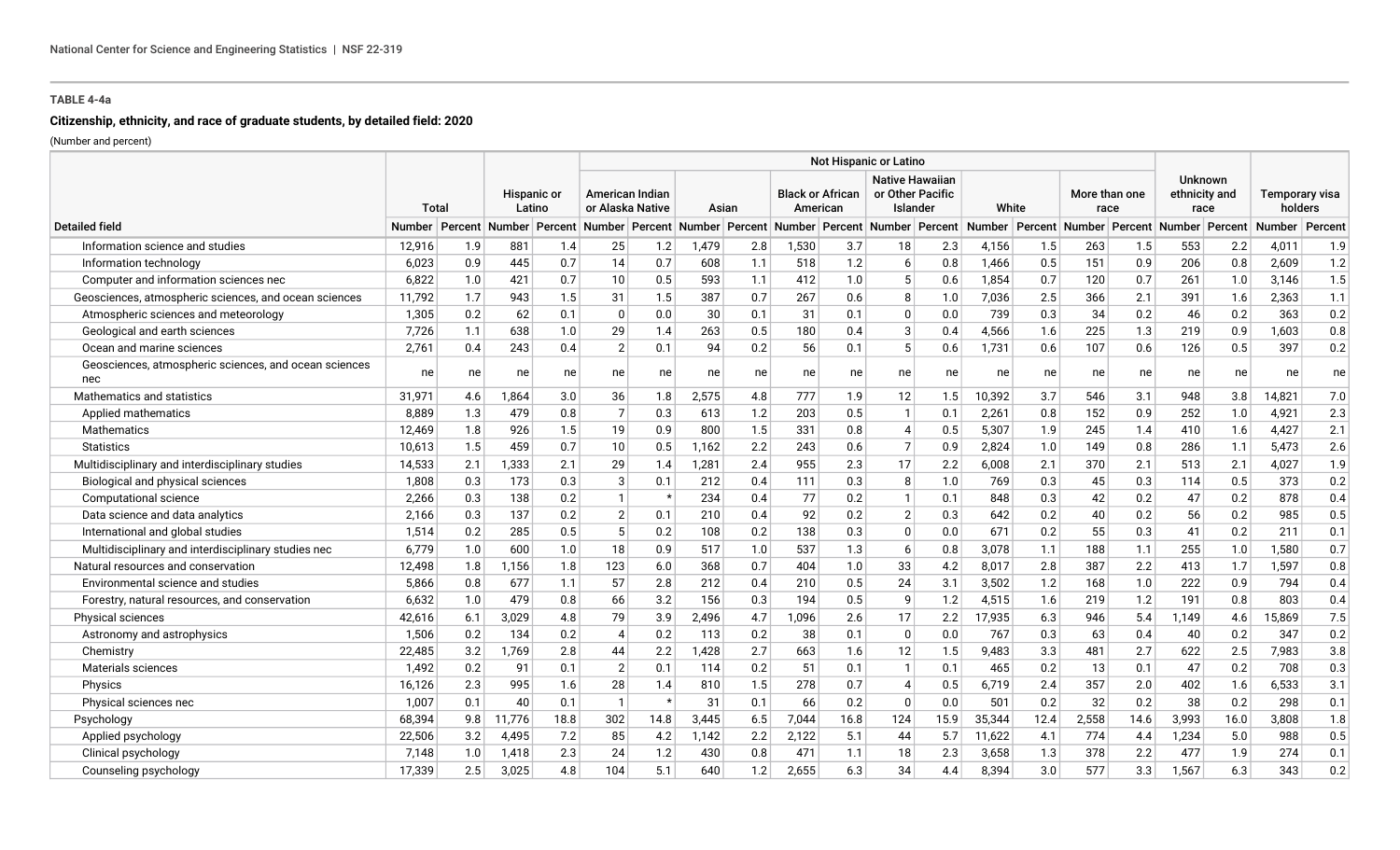# **Citizenship, ethnicity, and race of graduate students, by detailed field: 2020**

|                                                                         |         |       |       |                       | Not Hispanic or Latino |                                     |                                                             |       |       |                                     |                                                                                    |                                                        |        |      |                       |      |                                         |      |                           |         |
|-------------------------------------------------------------------------|---------|-------|-------|-----------------------|------------------------|-------------------------------------|-------------------------------------------------------------|-------|-------|-------------------------------------|------------------------------------------------------------------------------------|--------------------------------------------------------|--------|------|-----------------------|------|-----------------------------------------|------|---------------------------|---------|
|                                                                         |         | Total |       | Hispanic or<br>Latino |                        | American Indian<br>or Alaska Native |                                                             | Asian |       | <b>Black or African</b><br>American |                                                                                    | <b>Native Hawaiian</b><br>or Other Pacific<br>Islander | White  |      | More than one<br>race |      | <b>Unknown</b><br>ethnicity and<br>race |      | Temporary visa<br>holders |         |
| <b>Detailed field</b>                                                   | Number  |       |       |                       |                        |                                     | Percent Number Percent Number Percent Number Percent Number |       |       |                                     | Percent Number Percent Number Percent Number Percent Number Percent Number Percent |                                                        |        |      |                       |      |                                         |      |                           |         |
| Human development                                                       | 2,241   | 0.3   | 256   | 0.4                   | 5 <sup>1</sup>         | 0.2                                 | 95                                                          | 0.2   | 239   | 0.6                                 | $\boldsymbol{\vartriangle}$                                                        | 0.5                                                    | 1,288  | 0.5  | 77                    | 0.4  | 81                                      | 0.3  | 196                       | 0.1     |
| Psychology, general                                                     | 13,427  | 1.9   | 1,970 | 3.1                   | 62                     | 3.0                                 | 717                                                         | 1.4   | 1,214 | 2.9                                 | 19                                                                                 | 2.4                                                    | 7,505  | 2.6  | 568                   | 3.2  | 478                                     | 1.9  | 894                       | 0.4     |
| Research and experimental psychology                                    | 5,733   | 0.8   | 612   | 1.0                   | 22                     | 1.1                                 | 421                                                         | 0.8   | 343   | 0.8                                 | 5                                                                                  | 0.6                                                    | 2,877  | 1.0  | 184                   | 1.0  | 156                                     | 0.6  | 1,113                     | 0.5     |
| Social sciences                                                         | 78,353  | 11.2  | 8,350 | 13.3                  | 417                    | 20.4                                | 3,706                                                       | 7.0   | 6,442 | 15.4                                | 120                                                                                | 15.4                                                   | 34,646 | 12.2 | 2,200                 | 12.5 | 3,402                                   | 13.7 | 19,070                    | 9.0     |
| Agricultural and natural resource economics                             | 1,242   | 0.2   | 60    | 0.1                   | $\overline{4}$         | 0.2                                 | 36                                                          | 0.1   | 27    | 0.1                                 | $\mathbf 0$                                                                        | 0.0                                                    | 464    | 0.2  | 15                    | 0.1  | 25                                      | 0.1  | 611                       | 0.3     |
| Anthropology                                                            | 6,463   | 0.9   | 712   | 1.1                   | 68                     | 3.3                                 | 226                                                         | 0.4   | 223   | 0.5                                 | 6                                                                                  | 0.8                                                    | 3,671  | 1.3  | 251                   | 1.4  | 327                                     | 1.3  | 979                       | 0.5     |
| Area, ethnic, cultural, gender, and group studies                       | 5,124   | 0.7   | 907   | 1.4                   | 123                    | 6.0                                 | 288                                                         | 0.5   | 620   | 1.5                                 | 29                                                                                 | 3.7                                                    | 1,781  | 0.6  | 218                   | 1.2  | 203                                     | 0.8  | 955                       | 0.5     |
| Criminal justice and safety studies                                     | 6,662   | 1.0   | 964   | 1.5                   | 30                     | 1.5                                 | 154                                                         | 0.3   | 1,366 | 3.3                                 | 14                                                                                 | 1.8                                                    | 3,274  | 1.2  | 231                   | 1.3  | 474                                     | 1.9  | 155                       | 0.1     |
| Criminology                                                             | 1,626   | 0.2   | 305   | 0.5                   | 6                      | 0.3                                 | 55                                                          | 0.1   | 203   | 0.5                                 | 2                                                                                  | 0.3                                                    | 868    | 0.3  | 58                    | 0.3  | 59                                      | 0.2  | 70                        | $\star$ |
| Economics (except agricultural and natural resource)                    | 14,073  | 2.0   | 656   | 1.0                   | 15                     | 0.7                                 | 737                                                         | 1.4   | 350   | 0.8                                 | 12                                                                                 | 1.5                                                    | 3,704  | 1.3  | 166                   | 0.9  | 333                                     | 1.3  | 8,100                     | 3.8     |
| Geography and cartography                                               | 4,397   | 0.6   | 404   | 0.6                   | 33                     | 1.6                                 | 161                                                         | 0.3   | 157   | 0.4                                 | 5                                                                                  | 0.6                                                    | 2,502  | 0.9  | 116                   | 0.7  | 167                                     | 0.7  | 852                       | 0.4     |
| International relations and national security studies                   | 7,730   | 1.1   | 929   | 1.5                   | 15                     | 0.7                                 | 400                                                         | 0.8   | 606   | 1.4                                 | 13                                                                                 | 1.7                                                    | 3,939  | 1.4  | 246                   | 1.4  | 510                                     | 2.0  | 1.072                     | 0.5     |
| Linguistics                                                             | 2,850   | 0.4   | 258   | 0.4                   | 28                     | 1.4                                 | 163                                                         | 0.3   | 73    | 0.2                                 | 2                                                                                  | 0.3                                                    | 1,223  | 0.4  | 85                    | 0.5  | 119                                     | 0.5  | 899                       | 0.4     |
| Political science and government                                        | 8,438   | 1.2   | 804   | 1.3                   | 25                     | 1.2                                 | 344                                                         | 0.6   | 533   | 1.3                                 | 12                                                                                 | 1.5                                                    | 4,171  | 1.5  | 236                   | 1.3  | 349                                     | 1.4  | 1,964                     | 0.9     |
| Public policy analysis                                                  | 8,899   | 1.3   | 895   | 1.4                   | 35                     | 1.7                                 | 620                                                         | 1.2   | 891   | 2.1                                 | 11                                                                                 | 1.4                                                    | 4,089  | 1.4  | 239                   | 1.4  | 395                                     | 1.6  | 1,724                     | 0.8     |
| Sociology and population studies                                        | 7,409   | 1.1   | 1.106 | 1.8                   | 25                     | 1.2                                 | 360                                                         | 0.7   | 858   | 2.0                                 | 8                                                                                  | 1.0                                                    | 3,344  | 1.2  | 247                   | 1.4  | 275                                     | 1.1  | 1,186                     | 0.6     |
| Urban studies and affairs                                               | 1,312   | 0.2   | 149   | 0.2                   | $\Omega$               | 0.0                                 | 74                                                          | 0.1   | 215   | 0.5                                 | $\Omega$                                                                           | 0.0                                                    | 616    | 0.2  | 28                    | 0.2  | 56                                      | 0.2  | 174                       | 0.1     |
| Social sciences, other                                                  | 2,128   | 0.3   | 201   | 0.3                   | 10                     | 0.5                                 | 88                                                          | 0.2   | 320   | 0.8                                 | 6                                                                                  | 0.8                                                    | 1,000  | 0.4  | 64                    | 0.4  | 110                                     | 0.4  | 329                       | 0.2     |
| Engineering                                                             | 157,729 | 22.6  | 9,644 | 15.4                  | 239                    | 11.7                                | 12,020                                                      | 22.6  | 4,583 | 10.9                                | 101                                                                                | 13.0                                                   | 50,847 | 17.9 | 3,143                 | 17.9 | 3,826                                   | 15.4 | 73,326                    | 34.8    |
| Aerospace, aeronautical, and astronautical engineering                  | 6,971   | 1.0   | 532   | 0.8                   | 14                     | 0.7                                 | 608                                                         | 1.1   | 163   | 0.4                                 | 10                                                                                 | 1.3                                                    | 3,552  | 1.3  | 233                   | 1.3  | 188                                     | 0.8  | 1,671                     | 0.8     |
| Biological, biomedical, and biosystems engineering                      | 12,775  | 1.8   | 956   | 1.5                   | 22                     | 1.1                                 | 1,690                                                       | 3.2   | 450   | 1.1                                 | 14                                                                                 | 1.8                                                    | 4,953  | 1.7  | 399                   | 2.3  | 406                                     | 1.6  | 3,885                     | 1.8     |
| Chemical, petroleum, and chemical-related engineering                   | 10,554  | 1.5   | 506   | 0.8                   | 16                     | 0.8                                 | 821                                                         | 1.5   | 255   | 0.6                                 | 4                                                                                  | 0.5                                                    | 3,281  | 1.2  | 205                   | 1.2  | 197                                     | 0.8  | 5,269                     | 2.5     |
| Chemical engineering                                                    | 9,457   | 1.4   | 469   | 0.7                   | 14                     | 0.7                                 | 781                                                         | 1.5   | 219   | 0.5                                 | 4                                                                                  | 0.5                                                    | 3,118  | 1.1  | 189                   | 1.1  | 171                                     | 0.7  | 4,492                     | 2.1     |
| Petroleum engineering                                                   | 1,097   | 0.2   | 37    | 0.1                   | 2                      | 0.1                                 | 40                                                          | 0.1   | 36    | 0.1                                 | $\mathbf{0}$                                                                       | 0.0                                                    | 163    | 0.1  | 16                    | 0.1  | 26                                      | 0.1  | 777                       | 0.4     |
| Civil, environmental, transportation and related engineering<br>fields  | 18,304  | 2.6   | 1,391 | 2.2                   | 46                     | 2.3                                 | 1,060                                                       | 2.0   | 509   | 1.2                                 | 17                                                                                 | 2.2                                                    | 5,962  | 2.1  | 347                   | 2.0  | 469                                     | 1.9  | 8,503                     | 4.0     |
| Civil engineering                                                       | 15,220  | 2.2   | 1,136 | 1.8                   | 37                     | 1.8                                 | 870                                                         | 1.6   | 399   | 1.0                                 | 13                                                                                 | 1.7                                                    | 4,793  | 1.7  | 276                   | 1.6  | 375                                     | 1.5  | 7,321                     | 3.5     |
| Architectural, environmental, construction and surveying<br>engineering | 3,084   | 0.4   | 255   | 0.4                   | q                      | 0.4                                 | 190                                                         | 0.4   | 110   | 0.3                                 |                                                                                    | 0.5                                                    | 1,169  | 0.4  | 71                    | 0.4  | 94                                      | 0.4  | 1,182                     | 0.6     |
| Electrical, electronics, communications and computer<br>engineering     | 43,032  | 6.2   | 1,918 | 3.1                   | 35                     | 1.7                                 | 3,302                                                       | 6.2   | 974   | 2.3                                 | 8                                                                                  | 1.0                                                    | 9,316  | 3.3  | 595                   | 3.4  | 930                                     | 3.7  | 25,954                    | 12.3    |
| Electrical, electronics, and communications engineering                 | 31,440  | 4.5   | 1,445 | 2.3                   | 23                     | 1.1                                 | 2,380                                                       | 4.5   | 690   | 1.6                                 |                                                                                    | 0.5                                                    | 7,211  | 2.5  | 439                   | 2.5  | 687                                     | 2.8  | 18,561                    | 8.8     |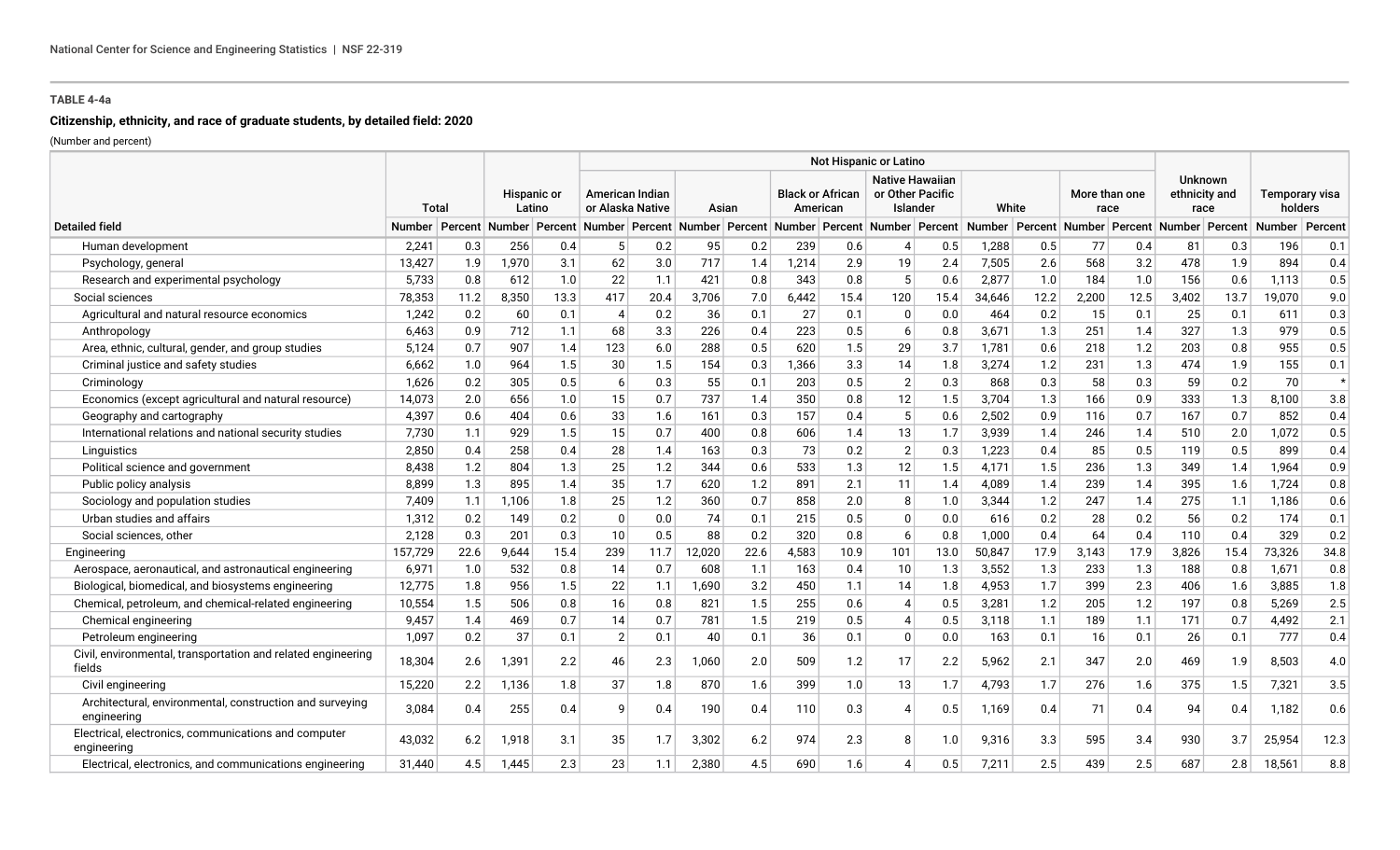# **Citizenship, ethnicity, and race of graduate students, by detailed field: 2020**

|                                                                           |               |       |       |                              | Not Hispanic or Latino |                                     |       |       |       |                                     |                                                                                                                                                |                                                        |        |       |                       |      |                                         |      |                           |         |
|---------------------------------------------------------------------------|---------------|-------|-------|------------------------------|------------------------|-------------------------------------|-------|-------|-------|-------------------------------------|------------------------------------------------------------------------------------------------------------------------------------------------|--------------------------------------------------------|--------|-------|-----------------------|------|-----------------------------------------|------|---------------------------|---------|
|                                                                           |               | Total |       | <b>Hispanic or</b><br>Latino |                        | American Indian<br>or Alaska Native |       | Asian |       | <b>Black or African</b><br>American |                                                                                                                                                | <b>Native Hawaiian</b><br>or Other Pacific<br>Islander |        | White | More than one<br>race |      | <b>Unknown</b><br>ethnicity and<br>race |      | Temporary visa<br>holders |         |
| <b>Detailed field</b>                                                     | <b>Number</b> |       |       |                              |                        |                                     |       |       |       |                                     | Percent Number Percent Number Percent Number Percent Number Percent Number Percent Number Percent Number Percent Number Percent Number Percent |                                                        |        |       |                       |      |                                         |      | <b>Number</b>             | Percent |
| Computer engineering                                                      | 11,592        | 1.7   | 473   | 0.8                          | 12                     | 0.6                                 | 922   | 1.7   | 284   | 0.7                                 | $\boldsymbol{\varDelta}$                                                                                                                       | 0.5                                                    | 2,105  | 0.7   | 156                   | 0.9  | 243                                     | 1.0  | 7,393                     | 3.5     |
| Industrial, manufacturing, systems engineering and<br>operations research | 14.869        | 2.1   | 1.120 | 1.8                          | 19                     | 0.9                                 | 975   | 1.8   | 623   | 1.5                                 | 17                                                                                                                                             | 2.2                                                    | 4,879  | 1.7   | 246                   | 1.4  | 422                                     | 1.7  | 6.568                     | 3.1     |
| Industrial and manufacturing engineering                                  | 7,982         | 1.1   | 555   | 0.9                          | $\overline{7}$         | 0.3                                 | 364   | 0.7   | 241   | 0.6                                 | 6                                                                                                                                              | 0.8                                                    | 1,769  | 0.6   | 86                    | 0.5  | 134                                     | 0.5  | 4,820                     | 2.3     |
| Systems engineering and operations research                               | 6,887         | 1.0   | 565   | 0.9                          | 12                     | 0.6                                 | 611   | 1.2   | 382   | 0.9                                 | 11                                                                                                                                             | 1.4                                                    | 3,110  | 1.1   | 160                   | 0.9  | 288                                     | 1.2  | 1,748                     | $0.8\,$ |
| Mechanical engineering                                                    | 25,782        | 3.7   | 1,818 | 2.9                          | 38                     | 1.9                                 | 1,800 | 3.4   | 561   | 1.3                                 | q                                                                                                                                              | 1.2                                                    | 8,990  | 3.2   | 538                   | 3.1  | 608                                     | 2.4  | 11.420                    | 5.4     |
| Metallurgical, mining, materials and related engineering<br>fields        | 7,181         | 1.0   | 423   | 0.7                          | ۰Q                     | 0.4                                 | 536   | 1.0   | 168   | 0.4                                 | $\boldsymbol{\varDelta}$                                                                                                                       | 0.5                                                    | 2,502  | 0.9   | 166                   | 0.9  | 135                                     | 0.5  | 3,238                     | 1.5     |
| Other engineering                                                         | 18.261        | 2.6   | 980   | 1.6                          | 40                     | 2.0                                 | 1,228 | 2.3   | 880   | 2.1                                 | 18                                                                                                                                             | 2.3                                                    | 7,412  | 2.6   | 414                   | 2.4  | 471                                     | 1.9  | 6.818                     | 3.2     |
| Agricultural engineering                                                  | 1,058         | 0.2   | 45    | 0.1                          | $\overline{2}$         | 0.1                                 | 55    | 0.1   | 26    | 0.1                                 | $\mathbf{1}$                                                                                                                                   | 0.1                                                    | 359    | 0.1   | 26                    | 0.1  | 21                                      | 0.1  | 523                       | 0.2     |
| Engineering mechanics, physics, and science                               | 2,208         | 0.3   | 91    | 0.1                          | 4                      | 0.2                                 | 159   | 0.3   | 53    | 0.1                                 | $\overline{2}$                                                                                                                                 | 0.3                                                    | 761    | 0.3   | 53                    | 0.3  | 48                                      | 0.2  | 1,037                     | 0.5     |
| Nuclear engineering                                                       | 1,479         | 0.2   | 104   | 0.2                          | 4                      | 0.2                                 | 57    | 0.1   | 33    | 0.1                                 | $\Omega$                                                                                                                                       | 0.0                                                    | 771    | 0.3   | 48                    | 0.3  | 47                                      | 0.2  | 415                       | 0.2     |
| Engineering, other                                                        | 13,516        | 1.9   | 740   | 1.2                          | 30                     | 1.5                                 | 957   | 1.8   | 768   | 1.8                                 | 15                                                                                                                                             | 1.9                                                    | 5,521  | 1.9   | 287                   | 1.6  | 355                                     | 1.4  | 4,843                     | 2.3     |
| Health                                                                    | 75,438        | 10.8  | 9,330 | 14.9                         | 335                    | 16.4                                | 6,262 | 11.8  | 8,282 | 19.8                                | 124                                                                                                                                            | 15.9                                                   | 37,802 | 13.3  | 2,192                 | 12.5 | 3,362                                   | 13.5 | 7,749                     | 3.7     |
| Clinical medicine <sup>a</sup>                                            | 34,544        | 5.0   | 4,614 | 7.4                          | 224                    | 11.0                                | 3,570 | 6.7   | 5,126 | 12.2                                | 69                                                                                                                                             | 8.9                                                    | 14,675 | 5.2   | 1,143                 | 6.5  | 1,818                                   | 7.3  | 3,305                     | 1.6     |
| Medical clinical sciences and clinical and medical<br>laboratory sciences | 1,370         | 0.2   | 117   | 0.2                          |                        | 0.4                                 | 208   | 0.4   | 84    | 0.2                                 |                                                                                                                                                | 0.6                                                    | 610    | 0.2   | 36                    | 0.2  | 92                                      | 0.4  | 210                       | 0.1     |
| Public health                                                             | 33,174        | 4.8   | 4,497 | 7.2                          | 216                    | 10.6                                | 3,362 | 6.3   | 5,042 | 12.0                                | 64                                                                                                                                             | 8.2                                                    | 14,065 | 5.0   | 1,107                 | 6.3  | 1,726                                   | 6.9  | 3,095                     | 1.5     |
| Anesthesiology                                                            | ne            | ne    | ne    | ne                           | ne                     | ne                                  | ne    | ne    | ne    | ne                                  | ne                                                                                                                                             | ne                                                     | ne     | ne    | ne                    | ne   | ne                                      | ne   | ne                        | ne      |
| Cardiology and cardiovascular disease                                     | ne            | ne    | ne    | ne                           | ne                     | ne                                  | ne    | ne    | ne    | ne                                  | ne                                                                                                                                             | ne                                                     | ne     | ne    | ne                    | ne   | ne                                      | ne   | ne                        | ne      |
| Endocrinology, diabetes, and metabolism                                   | ne            | ne    | ne    | ne                           | ne                     | ne                                  | ne    | ne    | ne    | ne                                  | ne                                                                                                                                             | ne                                                     | ne     | ne    | ne                    | ne   | ne                                      | ne   | ne                        | ne      |
| Gastroenterology                                                          | ne            | ne    | ne    | ne                           | ne                     | ne                                  | ne    | ne    | ne    | ne                                  | ne                                                                                                                                             | ne                                                     | ne     | ne    | ne                    | ne   | ne                                      | ne   | ne                        | ne      |
| Hematology                                                                | ne            | ne    | ne    | ne                           | ne                     | ne                                  | ne    | ne    | ne    | ne                                  | ne                                                                                                                                             | ne                                                     | ne     | ne    | ne                    | ne   | ne                                      | ne   | ne                        | ne      |
| Neurology and neurosurgery                                                | ne            | ne    | ne    | ne                           | ne                     | ne                                  | ne    | ne    | ne    | ne                                  | ne                                                                                                                                             | ne                                                     | ne     | ne    | ne                    | ne   | ne                                      | ne   | ne                        | ne      |
| Obstetrics and gynecology                                                 | ne            | ne    | ne    | ne                           | ne                     | ne                                  | ne    | ne    | ne    | ne                                  | ne                                                                                                                                             | ne                                                     | ne     | ne    | ne                    | ne   | ne                                      | ne   | ne                        | ne      |
| Oncology and cancer research                                              | ne            | ne    | ne    | ne                           | ne                     | ne                                  | ne    | ne    | ne    | ne                                  | ne                                                                                                                                             | ne                                                     | ne     | ne    | ne                    | ne   | ne                                      | ne   | ne                        | ne      |
| Ophthalmology                                                             | ne            | ne    | ne    | ne                           | ne                     | ne                                  | ne    | ne    | ne    | ne                                  | ne                                                                                                                                             | ne                                                     | ne     | ne    | ne                    | ne   | ne                                      | ne   | ne                        | ne      |
| Otorhinolaryngology                                                       | ne            | ne    | ne    | ne                           | ne                     | ne                                  | ne    | ne    | ne    | ne                                  | ne                                                                                                                                             | ne                                                     | ne     | ne    | ne                    | ne   | ne                                      | ne   | ne                        | ne      |
| Pediatrics                                                                | ne            | ne    | ne    | ne                           | ne                     | ne                                  | ne    | ne    | ne    | ne                                  | ne                                                                                                                                             | ne                                                     | ne     | ne    | ne                    | ne   | ne                                      | ne   | ne                        | ne      |
| Psychiatry                                                                | ne            | ne    | ne    | ne                           | ne                     | ne                                  | ne    | ne    | ne    | ne                                  | ne                                                                                                                                             | ne                                                     | ne     | ne    | ne                    | ne   | ne                                      | ne   | ne                        | ne      |
| Pulmonary disease                                                         | ne            | ne    | ne    | ne                           | ne                     | ne                                  | ne    | ne    | ne    | ne                                  | ne                                                                                                                                             | ne                                                     | ne     | ne    | ne                    | ne   | ne                                      | ne   | ne                        | ne      |
| Radiological sciences                                                     | ne            | ne    | ne    | ne                           | ne                     | ne                                  | ne    | ne    | ne    | ne                                  | ne                                                                                                                                             | ne                                                     | ne     | ne    | ne                    | ne   | ne                                      | ne   | ne                        | ne      |